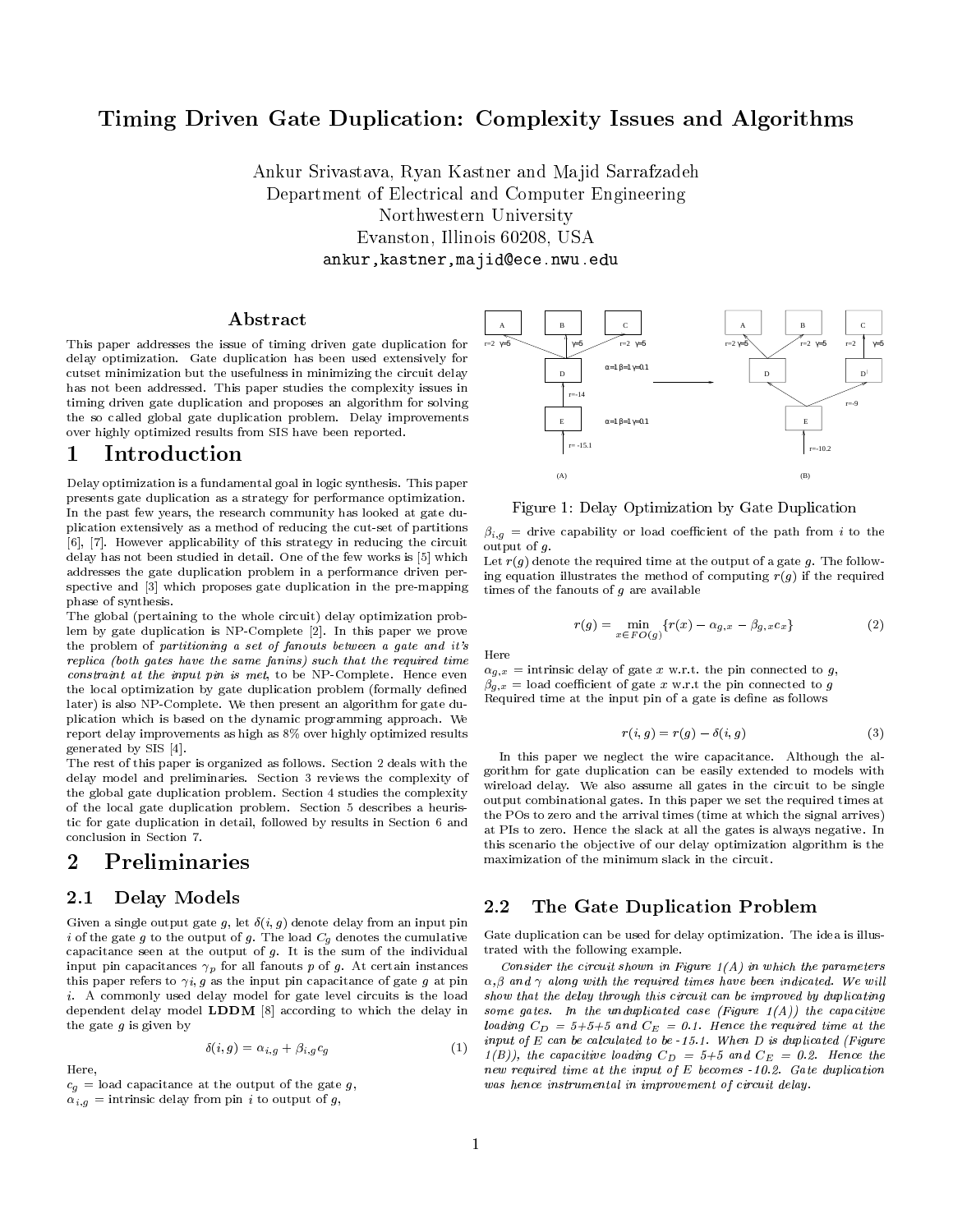#### 3 Global Optimization by Gate Duplication 5 Algorithm for Gate Duplication

The global gate duplication problem is concerned with delay optimization of the entire network.

- 1. Given a network  $\eta$  consisting of gates and nets
- 2. Given the delay parameters  $\alpha_{i,g}$   $\beta_{i,g}$  and  $\gamma_i$  for each gate g where  $i$  is the ith input pin of  $q$
- 3. Find a duplication strategy that maximizes the minimum re quired time at the PIs (assuming the required time at POs is zero). The algorithm must follow the constraint that it cannot duplicate the PIs and POs.

We have shown it to be NP-Complete in the **LDDM** [2]. This problem remains NP-Complete even when the delay model is simplied to the following

$$
\delta_g = \alpha_g + \beta_g c_g \tag{4}
$$

The  $\alpha$ ,  $\beta$  etc parameters are the same for different input pins of a gate  $q$ . [9] shows that the global fanout optimization problem (buffer insertion) with fixed net topology (GFO-NTF) can be solved in polynomial time with the above delay model (same pin to pin parameters). Hence global gate duplication is in general harder than global buffer insertion.

Any gate duplication algorithm will have to make at least two decisions on which the final result will depend. First which gates to duplicate and second what the fanouts of the duplicated gates should be.

In the next section we prove that given a node and it's duplicate, the problem of partitioning a set of fanouts between the original and the duplicated node for meeting the required time constraint at the input pin is also NP-Complete.

### Local Optimization by Gate Du- $\overline{4}$ plication

Let us first define the local gate duplication problem.

- 1. Given a node  $n$  and a set of fanouts that it drives
- 2. Given the required times at the input pins of all the fanouts
- 3. Given all gate parameters  $\alpha_{i,g}, \beta_{i,g}, \gamma_i$
- 4. Only gate  $n$  can be duplicated
- 5. Maximize the required time at the input of gate  $n$  using gate duplication duplication and a series of the series of the series of the series of the series of the series of the series of the series of the series of the series of the series of the series of the series of the series of the series o

In the worst case we will have to look at an exponential number of choices (exponential in the number of fanouts). Here a choice is defined as a partitioning of the fanouts between the gate  $n$  and it's duplicate  $n'$ . The gate n and it's duplicate  $n'$  must have common fanins.

In this section we show the problem of partitioning the fanouts between the original and the replica for meeting the required time constraint at the input pin is NP-Complete. The decision problem (L-GD) can be stated as follows.

INSTANCE: Given gates n and  $n'$  where  $n'$  is a replica of n (with common fanins). Initially  $n'$  does not drive any fanouts. Given the fanouts of *n* and the required time at their inputs. Given the  $\alpha_{i,n}$   $\beta_{i,n}$ and  $\gamma_i$  for each input pin i of n (or n'),  $\gamma$  for each fanout and a number

QUESTION: Does there exist a partitioning of the fanouts FO between n and  $n'$  such that the required time at the input pins of  $n$  (and  $n'$ ) is at least D.

#### Theorem 4.1 L-GD is NP-Complete.

Proof: Please refer to [2], [1]

The NP-Completeness of L-GD makes the local gate duplication problem (defined above) also NP-Complete. Note that local fanout optimization with xed net topology has polynomial time algorithms. In the next section we present an algorithm for this problem.

In this section, we discuss an algorithm for solving the global problem. It is based on dynamic programming and is divided into three stages. The initial stage visits each node in topologically sorted order (from PO to PI) and calculates the required time at each input pin of a gate when that gate is duplicated and unduplicated. The second stage visits each node (in topological order from PI to PO) and decides if the gate should be duplicated. The final pass (in topological order from PO to PI) physically does the duplications. The next few subsections describe the algorithm in detail. We use the terms nodes and gates interchangeably.

## 5.1 Stage 1: Tuple Evaluation





(C)dup component of tup

Figure 2: Tuple Evaluation

In this stage we traverse the network in topologically sorted order from POs to PIs. This ensures that when a node is being processed, all it's fanouts have already been processed. Before we proceed with the detailed explanation let us define some terminology.

- 1. A tuple  $tup(i, g)$  is associated with all input pins i of all gates g of the network
- 2.  $t u p(i, q)$  has two components  $t u p(i, q)$ . nodup. r and  $t u p(i, q)$ . dup.  $tup(i, g).dup$  has two sub-components  $tup(i, g).dup.r<sub>small</sub>$  and  $sup(i, g).dup.r_{small}$

This stage computes tuples for each input pin of each gate  $g$ . The topo-sorted order ensures that when a tuple is being evaluated for  $g$ , the tuples of all the fanouts of  $g$  have already been evaluated. The first component  $tup(i, g)$ . nodup. r is the best(largest) required time at the input pin  $i$  if that gate is not duplicated (Figure 2(B)). The second component  $tup(i, g).dup$  is associated with duplication of the node. If the node g is duplicated into g and g' (see Figure 2(C)), then the two sub-components  $t u p(i, g).d u p.r_{small}$  and  $t u p(i, g).d u p.r_{large}$  correspond to required times at the ith input of g and  $g'$  as shown in Figure 2(C). Here  $r_{small}$  is smaller of the two and  $r_{large}$  is larger of the two. The objective for maximization while computing  $t u p(i, g)$ . dup is  $r_{small}$ . There might be cases in which a gate cannot be duplicated, (for instance if it has only single fanout). In such a situation  $t u p(i, q)$ .  $d u p$ is set to NULL. Let us define another term fanout script as follows

Fanout script associated with an input pin of a node is a vector of boolean variables. Each boolean variable corresponds to a fanout.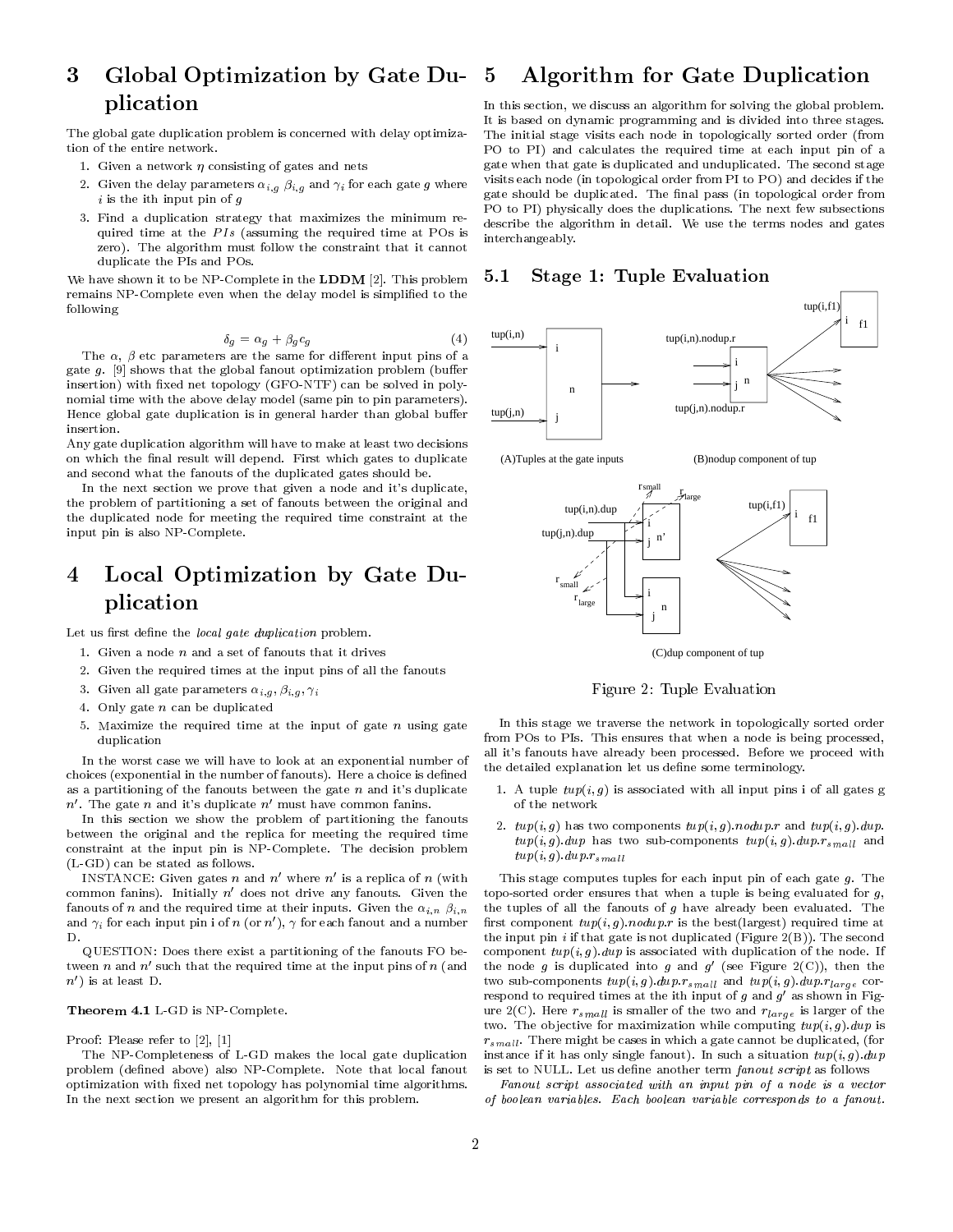n - node under consideration  $p$  - input pin under consideration Sort the fanouts f in increasing order of their  $tup(n, f)$ . nodup. r entries  $\sqrt{u} \cdot \frac{u}{n}$ : f  $\sqrt{u} \cdot \frac{v}{n}$  is the tuple of fanout gate f at input pin connected to  $n \neq l$ /\*Call this array  $A*/$ /\*Let the ith entry A correspond to the ith fanout  $*/$  $maxreq = min (All entries in A)$  $maxreq = maxreq - \delta(p, n)$  $\sqrt{\ast} \delta(p, n)$  is the delay in gate n w.r.t pin  $p \sqrt{\ast}$  /\*maxreq is the required time at input pin p if none of the fanouts are duplicated $*/$  $maxindex = 0$  $capload = 0$ for  $i=0$ ;  $i$  < number of f anouts;  $i$ ++ if  $(tup(n, i).dup! = NULL)$ Replace the ith entry in A by  $tup(n, i).dup.r_{small}$  $\sqrt{\ast} \, \tan(n, i)$  is the tuple associated with fanout i at pin which connects to gate  $n \nless /$ Insert  $tup(n, i).dup.r<sub>large</sub>$  at the end of A  $\sqrt{*n}$  that this amounts to the duplication of fanout i  $\ast/$  $capload = capload + \gamma_{n,i}$  $\sqrt{\alpha_{n,i}}$  is input pin capacitance of gate i at pin connected to  $n \neq$  $curr\_req = min$  (all entries currently in A)  $curr\_req = curr\_req - \delta(p, n) - capload\beta_{p, n}$  $/*$ the third term in this equation corresponds to increase in the capacitive loading if i gates are duplicated  $*/$  $/*$  curr\_req has the current required time at input pin p of node n if the first i fanout gates in A are duplicated  $\ast/$ if  $(curr\_req > maxreq)$  $maxreq = curr\_req$  $maxindex = i + 1$  $tup(p, g)$ .nodup. $r = maxreq$  $/*$  maxindex contains the information on fanout script  $/*$  $/*$  The first maxindex terms in the original sorted array should be duplicated  $*/$ end

### Figure 3:  $tup(p, n)$ . nodup evaluation

If the boolean variable is TRUE then that fanout is designated for duplication else it is not duplicated.

The process of evaluating the  $twp(i, g)$ .  $nodup.r$  corresponds to finding an optimal fanout script for each input pin  $i$  such that the required time at that pin is maximized, (note that the gate under consideration cannot be duplicated). This fanout script may not be the same for different input pins of the gate. Figure 3 has a formal description of the algorithm used in computation of  $tup(i, g)$ . nodup.r. Basically it sorts the fanouts f by their  $t u p(g, f)$ . *nodup.r* value, where  $t u p(g, f)$  is the tuple associated with fanout f at the input pin connected to gate  $q$ . It then duplicates the first b fanouts with b varying from 0 to number of fanouts (total number of fanouts  $+1$  possibilities). Each value of b corresponds to a distinct fanout script. Hence this algorithm enu merates number of fanouts  $+1$  fanout scripts and picks the one that gives the maximum required time at that input pin.

We state the following lemma; please refer to [2] for proof. Lemma 5.1: Given a gate g and an input pin i of g,  $tup(i, g)$ .nodup. $r \leq tup(i, g)$ .dup. $r_{small} \leq tup(i, g)$ .dup. $r_{large}$ .

Theorem 5.1: Consider a gate g and input pin i of g, a set of fanouts FO of g and the tuples associated with all the FOs. Algorithm  $EVAL_{tup(p,n).nodup}$  gives the optimal  $tup(i, g).nodup.r$  value. Where optimality is defined as the largest value of  $tup(i, g)$ .nodup.r.

n - node under consideration p - input pin under consideration A - Array of fanouts and their required times at input pins Sort the fanouts f in increasing order of their required time entries If two fanouts have same required time then insert the fanout with higher input pin capacitance first in the sorted list Call this List L  $/*$  Let the ith entry L correspond to the ith fanout  $\ast/$  $r \in q$  -parto =  $L[v]$  =  $\alpha p, n = \mu p, n \upharpoonright n, 0$  $r \in q$  part = min(all entries in L starting from 1) -  $\alpha p, n$  $\beta_{p,n}\sum_{i:1..number\_of\_fanouts=1}(\gamma_{n,i})$  $tup(p, n).$  dup  $r_{small} = min(req\_part0, req\_part1)$  $\label{eq:2} \begin{aligned} \boldsymbol{t} \boldsymbol{u} \boldsymbol{p}(\boldsymbol{p}, \boldsymbol{n}). \boldsymbol{d} \boldsymbol{u} \boldsymbol{p} . \boldsymbol{r}_{\boldsymbol{l} \, \boldsymbol{a} \, \boldsymbol{r} \, \boldsymbol{g} \boldsymbol{e}} = \, \boldsymbol{m} \boldsymbol{a} \boldsymbol{x} (\boldsymbol{r} \boldsymbol{e} \boldsymbol{q} \boldsymbol{\_} \boldsymbol{p} \boldsymbol{a} \boldsymbol{r} \boldsymbol{t} \boldsymbol{0}, \boldsymbol{r} \boldsymbol{e} \boldsymbol{q} \boldsymbol{\_} \boldsymbol{p} \boldsymbol{a} \boldsymbol{r} \boldsymbol$  $partindex = 0$ for i=1; i<  $number\_of\_fanouts -1$ ; i++  $\min_{\Pi}$  (all entries in L upto i)  $-\alpha_{p,n} - \beta_{p,n} \sum_{j:0\text{ }tot}(\gamma_{n,j})$  $\beta_{p,n} \sum_{j:i+1..numberof-fanouts-1} (\gamma_{n,j})$ if  $(min(req{\text -}part0,req{\text -}part1) > tup(p, n).dup.r_{small}$  $\label{eq:unif} \begin{aligned} \mathit{tup}(p,n).\mathit{dup}.r_{small} = \mathit{min}(\mathit{req\_part0}, \mathit{req\_part1}) \end{aligned}$  $\label{eq:exp} \begin{aligned} \mathit{tup}(p,n).\mathit{dup}.r_\mathit{large} = \mathit{max}(\mathit{req\_part0}, \mathit{req\_part1}) \end{aligned}$  $partindex = i$ partindex - contains the partitioning location in the sorted list L

#### Figure 4: Partitioning the fanout set into two

Proof: Please refer to [2].

The next step is the evaluation of  $tup(i, g).dup$  for the ith input pin of gate g. It involves two steps. The first is the selection the fanout script and second is partitioning the fanouts between the node and it's duplicate. In each fanout script there will be some fanout gates that would be set for duplication. Hence the number of fanouts of  $g$  will change with the fanout script. The objective as mentioned before is to maximize  $t u p(i, g).$   $d u p.r_{small}$ . Theorem 4.1 showed that the problem of partitioning a set of fanouts between a node and it's duplicate is NP-Complete. Hence we use suboptimal heuristics to obtain a good  $tup(i, g).dup$  value. In this case also we enumerate the  $number\_of\_fanouts + 1$  fanouts scripts considered by  $E$ V AL $_{tup(p,n) \dots no \, dup}$ . For each fanout script, we gener-<br>ate the new fanout set (we will have more fanouts to drive as some gates might have been duplicated). An array is populated with this new fanout set. If a fanout f is duplicated then  $t u p(g, f) . d u p . r_{small}$ and  $tup(g, f).dup.r<sub>large</sub>$  are inserted in this array. These correspond to the required times at the input pin of the fanout f and it's duplicate. If the fanout f is not duplicated then  $t u p(q, f)$ . *nodup*. r is inserted in this array. Hence we get an array fanouts and their required time at the input pins that the node and it's replica will have to drive. The next step is partitioning of this fanout set into two and computation of  $t u p(i, g).d u p.r_{small}$  and  $t u p(i, g).d u p.r_{large}$  such that  $t u p(i, g) . d u p . r_{small}$  can be maximized. The partitioning strategy is formally described in Figure 4. This algorithm basically sorts the array which contains the required time information of the fanouts (fanouts given by the fanout script under consideration). It then generates partitions in this sorted list and picks up the best partition. Note that it gives the good  $tup(i, g).dup$  for a particular fanout script. The best  $tup(i, g).dup$  is chosen from the number of fanouts + 1 fanout scripts that we consider.

Theorem 5.2: Consider an array of fanouts, the required time at their input pins, a node n and it's duplicate n'(with common fanins) and an input pin p of n. If the input pin capacitances of all the fanouts are the same then algorithm  $EVAL-PARTITION$  generates an optimal partition for the given fanout set, where optimality is defined as  $max(min(r(p, n), r(p, n')))$  (see equation 3).

Proof: Please refer to [2].